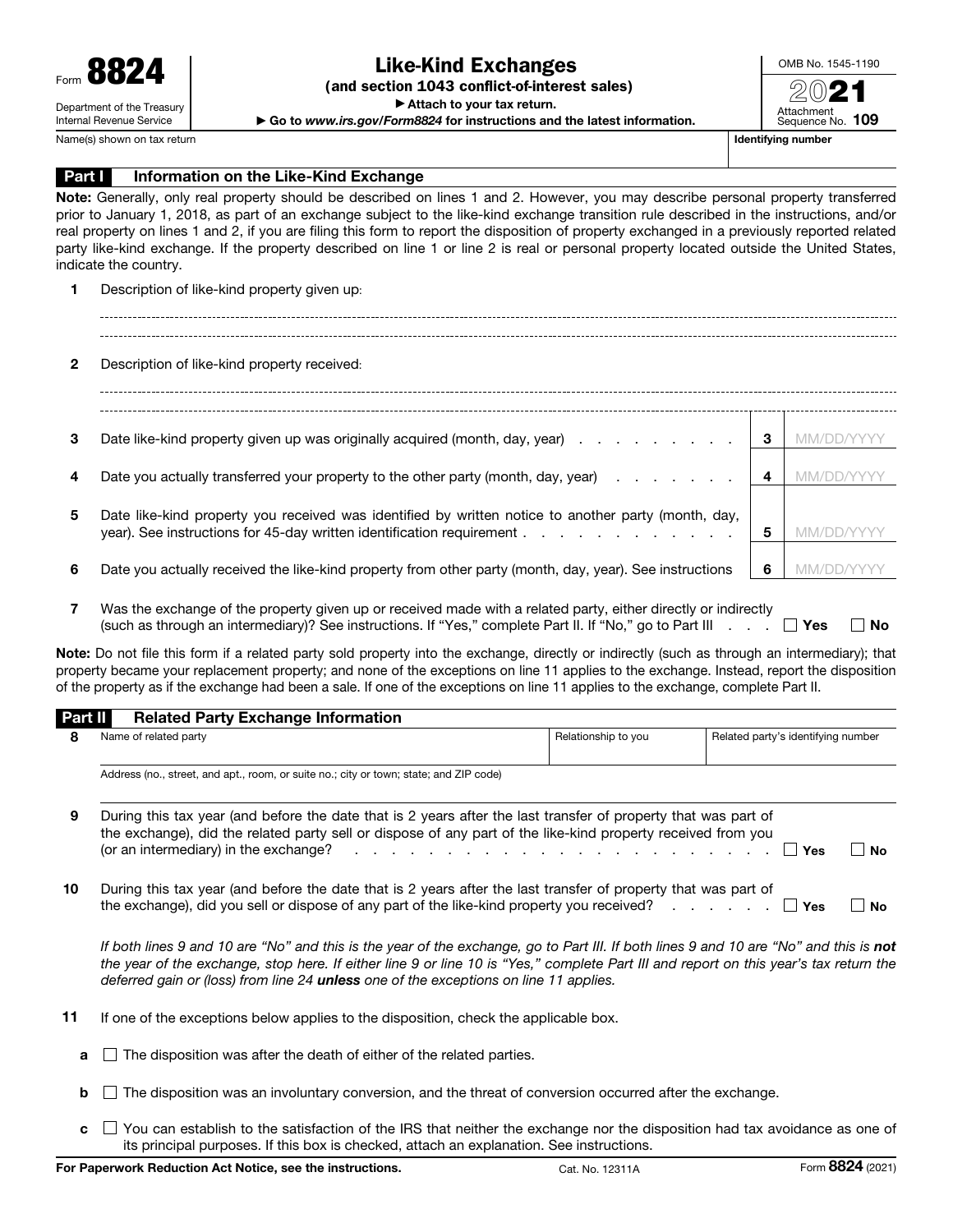Name(s) shown on tax return. Do not enter name and social security number if shown on other side. Your social security number if shown on other side.

#### Part III Realized Gain or (Loss), Recognized Gain, and Basis of Like-Kind Property Received

Caution: If you transferred and received (a) more than one group of like-kind properties, or (b) cash or other (not like-kind) property, see *Reporting of multi-asset exchanges* in the instructions.

Note: Complete lines 12 through 14 only if you gave up property that was not like-kind. Otherwise, go to line 15.

| 12 | Fair market value (FMV) of other property given up. See instructions<br>12 I                                                                                                                                                       |         |  |
|----|------------------------------------------------------------------------------------------------------------------------------------------------------------------------------------------------------------------------------------|---------|--|
| 13 | ∣ 13∣<br>Adjusted basis of other property given up entitled by example the set of the Adjusted basis of other property given up                                                                                                    |         |  |
| 14 | Gain or (loss) recognized on other property given up. Subtract line 13 from line 12. Report the gain or                                                                                                                            |         |  |
|    | (loss) in the same manner as if the exchange had been a sale entitled by example and the same manner as if the exchange had been a sale                                                                                            | 14      |  |
|    | <b>Caution:</b> If the property given up was used previously or partly as a home, see <b>Property used as</b><br><b>home</b> in the instructions.                                                                                  |         |  |
|    |                                                                                                                                                                                                                                    |         |  |
| 15 | Cash received, FMV of other property received, plus net liabilities assumed by other party, reduced                                                                                                                                |         |  |
|    | (but not below zero) by any exchange expenses you incurred. See instructions                                                                                                                                                       | 15      |  |
| 16 |                                                                                                                                                                                                                                    | 16      |  |
| 17 |                                                                                                                                                                                                                                    | 17      |  |
| 18 | Adjusted basis of like-kind property you gave up, net amounts paid to other party, plus any exchange                                                                                                                               |         |  |
|    | expenses not used on line 15. See instructions enterstanding to the control of the control of the control of the control of the control of the control of the control of the control of the control of the control of the cont     | 18      |  |
| 19 | <b>Realized gain or (loss).</b> Subtract line 18 from line 17 manus of the contract of the state of the state of the state of the state of the state of the state of the state of the state of the state of the state of the state | 19      |  |
| 20 | Enter the smaller of line 15 or line 19, but not less than zero                                                                                                                                                                    | 20      |  |
| 21 | Ordinary income under recapture rules. Enter here and on Form 4797, line 16. See instructions                                                                                                                                      | 21      |  |
| 22 | Subtract line 21 from line 20. If zero or less, enter -0-. If more than zero, enter here and on Schedule D                                                                                                                         |         |  |
|    | or Form 4797, unless the installment method applies. See instructions                                                                                                                                                              | $22 \,$ |  |
| 23 |                                                                                                                                                                                                                                    | 23      |  |
| 24 | Deferred gain or (loss). Subtract line 23 from line 19. If a related party exchange, see instructions                                                                                                                              | 24      |  |
| 25 | <b>Basis of like-kind property received.</b> Subtract line 15 from the sum of lines 18 and 23. See instructions                                                                                                                    | 25      |  |
|    | $\mathbf{D}$ and $\mathbf{W}$ . In the set of $\mathbf{A}$ the Equation $\mathbf{A}$ and $\mathbf{A}$ and $\mathbf{A}$ and $\mathbf{A}$ is the set of $\mathbf{A}$ and $\mathbf{A}$                                                |         |  |

**Part IV** Deferral of Gain From Section 1043 Conflict-of-Interest Sales

Note: This part is to be used only by officers or employees of the executive branch of the federal government or judicial officers of the federal government (including certain spouses, minor or dependent children, and trustees as described in section 1043) for reporting nonrecognition of gain under section 1043 on the sale of property to comply with the conflict-of-interest requirements. This part can be used only if the cost of the replacement property is more than the basis of the divested property.

| 26       | Enter the number from the upper right corner of your certificate of divestiture. (Do not attach a                                                                                                                                                                    |    |            |  |  |
|----------|----------------------------------------------------------------------------------------------------------------------------------------------------------------------------------------------------------------------------------------------------------------------|----|------------|--|--|
| 27       |                                                                                                                                                                                                                                                                      |    |            |  |  |
| 28       |                                                                                                                                                                                                                                                                      |    |            |  |  |
| 29       |                                                                                                                                                                                                                                                                      |    | MM/DD/YYYY |  |  |
| 30       | Sales price of divested property. See instructions example and set of the same of the same of the same of the s<br>30                                                                                                                                                |    |            |  |  |
| 31<br>32 | Basis of divested property 31<br><b>Realized gain.</b> Subtract line 31 from line 30 manufactured and a set of the set of the set of the set of the set of the set of the set of the set of the set of the set of the set of the set of the set of the set of the se | 32 |            |  |  |
| 33<br>34 | Cost of replacement property purchased within 60 days after date of sale $\sim$ 33<br>Subtract line 33 from line 30. If zero or less, enter -0-                                                                                                                      | 34 |            |  |  |
| 35       | Ordinary income under recapture rules. Enter here and on Form 4797, line 10. See instructions                                                                                                                                                                        |    |            |  |  |
| 36       | Subtract line 35 from line 34. If zero or less, enter -0-. If more than zero, enter here and on Schedule D                                                                                                                                                           |    |            |  |  |
| 37       | <b>Deferred gain.</b> Subtract the sum of lines 35 and 36 from line 32                                                                                                                                                                                               |    |            |  |  |
| 38       | <b>Basis of replacement property.</b> Subtract line 37 from line 33 manufacture and contact the state of the state of the state of the state of the state of the state of the state of the state of the state of the state of the s                                  | 38 |            |  |  |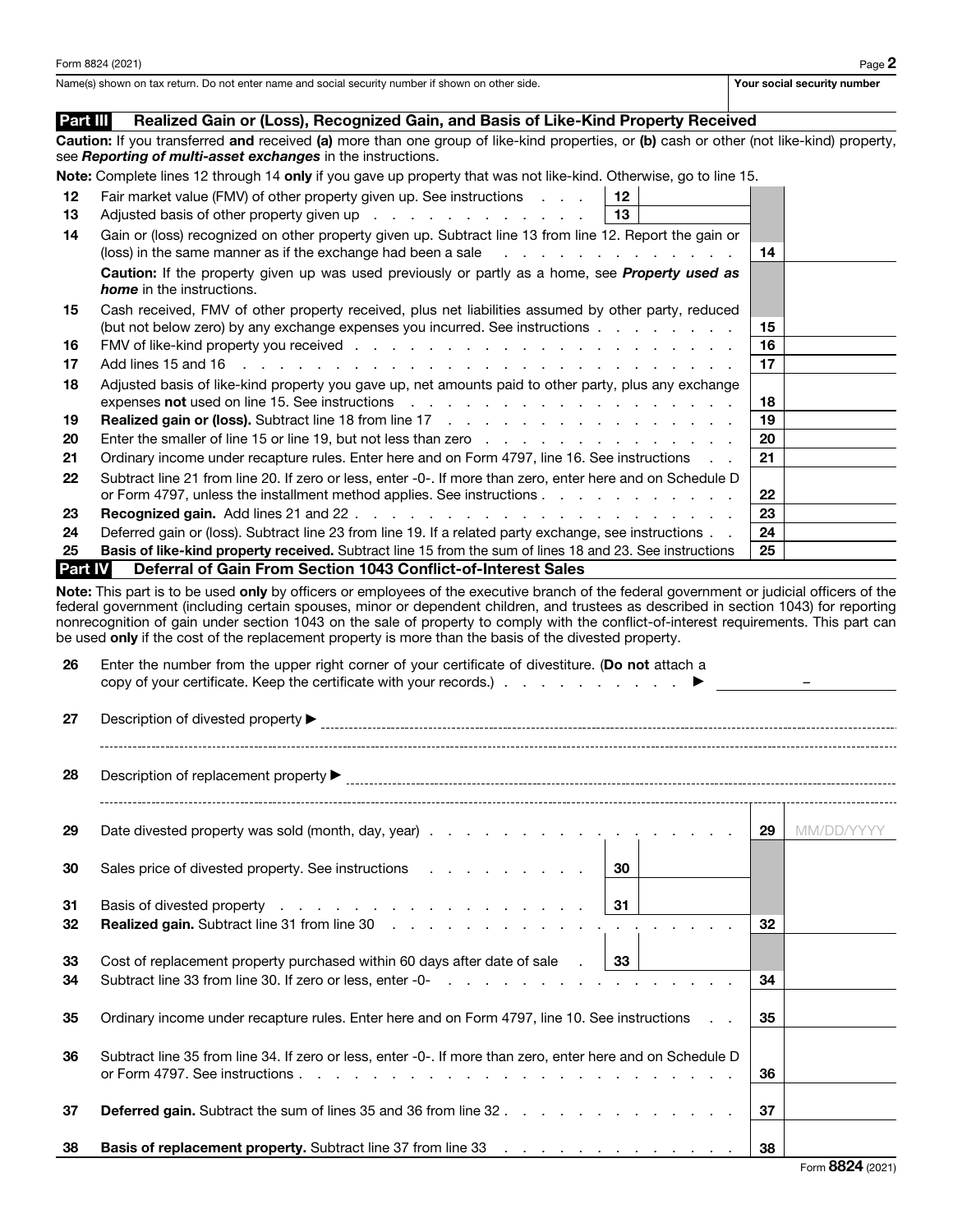# 2021 **Instructions for Form 8824**

#### Like-Kind Exchanges (and section 1043 conflict-of-interest sales)

Section references are to the Internal Revenue Code unless otherwise noted.

# **General Instructions**

**Future developments.** For the latest information about developments related to Form 8824 and its instructions, such as legislation enacted after they were published, go to *[IRS.gov/Form8824](https://www.irs.gov/form8824)*.

## **What's New**

Final regulations were issued to implement statutory changes limiting the application of section 1031 to exchanges of real property. The final regulations, which apply to like-kind exchanges beginning after December 2, 2020, provide a definition of real property under section 1031, and address a taxpayer's receipt of personal property that is incidental to real property the taxpayer receives in the exchange. See Regulation sections 1.1031(a)-1, 1.1031(a)-3, and 1.1031(k)-1.

## **Reminders**

**Special rules for capital gains invested in Qualified Opportunity Funds.** Effective December 22, 2017, section 1400Z-2 provides a temporary deferral of inclusion in gross income for capital gains invested in Qualified Opportunity Funds, and permanent exclusion of capital gains from the sale or exchange of an investment in the Qualified Opportunity Fund if the investment is held for at least 10 years. See the Form 8949 instructions on how to report your election to defer eligible gains invested in a Qualified Opportunity Fund. For additional information, please see *[Opportunity Zones Frequently](https://www.irs.gov/newsroom/opportunity-zones-frequently-asked-questions) [Asked Questions](https://www.irs.gov/newsroom/opportunity-zones-frequently-asked-questions)*.

#### **Exchanges limited to real property.**

Beginning after December 31, 2017, section 1031 like-kind exchange treatment applies only to exchanges of real property held for use in a trade or business or for investment, other than real property held primarily for sale. See *Definition of real property*, later, for more details. Before the law change, section 1031 also applied to certain exchanges of personal or intangible property. A transition rule in the new law provides that section 1031 will still apply to a qualifying exchange of personal or intangible property if the taxpayer disposed of the exchanged property on or before December 31, 2017.

**Qualified Opportunity Investment.** If you held a qualified investment in a Qualified Opportunity Fund (QOF) at any time during the year, you must file your return with Form 8997, Initial and Annual Statement of Qualified Opportunity Fund (QOF) Investments, attached. See the Form 8997 instructions.

## **Purpose of Form**

Use Parts I, II, and III of Form 8824 to report each exchange of business or investment real property for real property of a like kind. Form 8824 figures the amount of gain deferred as a result of a like-kind exchange. Part III computes the amount of gain required to be reported on the tax return in the current year if cash or property that isn't of a like kind is involved in the exchange. Also, the basis of the like-kind property received is figured on Form 8824.

Certain members of the executive branch of the federal government and judicial officers of the federal government use Part IV to elect to defer gain on conflict-of-interest sales. Judicial officers of the federal government are the following.

1. Chief Justice of the United States.

2. Associate Justices of the Supreme Court.

- 3. Judges of the:
- a. United States courts of appeals;

b. United States district courts, including the district courts in Guam, the Northern Mariana Islands, and the Virgin Islands;

c. Court of Appeals for the Federal Circuit;

- d. Court of International Trade;
- e. Tax Court;
- f. Court of Federal Claims;
- g. Court of Appeals for Veterans Claims;

h. United States Court of Appeals for the Armed Forces; and

i. Any court created by an Act of Congress, the judges of which are entitled to hold office during good behavior.

**Multiple exchanges.** If you made more than one like-kind exchange, you can file a summary on one Form 8824 and attach your own statement showing all the information requested on Form 8824 for each exchange. Include your name and identifying number at the top of each page of the statement. On the summary Form 8824, enter only your name and identifying number, "Summary" on line 1, the total recognized gain from all exchanges on line 23, and the total basis of all like-kind property received on line 25.

## **When To File**

If during the current tax year you transferred property to another party in a like-kind exchange, you must file Form 8824 with your tax return for that year. Also file Form 8824 for the 2 years following the year of a related party exchange. See the instructions for *Line 7*, later, for details.

## **Like-Kind Exchanges**

Generally, if you exchange business or investment real property solely for business or investment real property of a like kind, section 1031 provides that no gain or loss is recognized. If, as part of the exchange, you also receive other (not like-kind) property or money, gain is recognized to the extent of the other property and money received, but a loss isn't recognized.

Section 1031 doesn't apply to exchanges of real property held primarily for sale. See section 1031(a)(2). In addition, section 1031 doesn't apply to certain exchanges involving tax-exempt use property subject to a lease. See section 470(e)(4).

**Definition of real property.** Tangible property is real property for purposes of section 1031 if:

• On the date it is transferred in an exchange, the property is classified as real property under the law of the state or local jurisdiction in which the property is located. See Regulations section 1.1031(a)(6) and *Intangible property* below;

• The property is specifically listed as real property in Regulations section 1.1031(a)-3; or

• The property is considered real property based on all the facts and circumstances under the various factors provided in Regulations section 1.1031(a)-3(a)(2).

Each distinct asset is separately analyzed from any other distinct asset to which it relates for purposes of determining whether the asset is real property under section 1031. See Regulations section 1.1031(a)-3(a)(4).

**Intangible property.** Intangible property is real property for purposes of IRC section 1031 if it meets any of the following, subject to the exceptions provided in *Intangible property that is never real property under section 1031* below:

• On the date it is transferred in an exchange, the property is classified as real property under the law of the State or local jurisdiction in which the property is located;

- It is specifically listed in Regulations section 1.1031(a)-3 as real property; or
- It derives its value from real property or an interest in real property and is inseparable

### Department of the Treasury **Internal Revenue Service**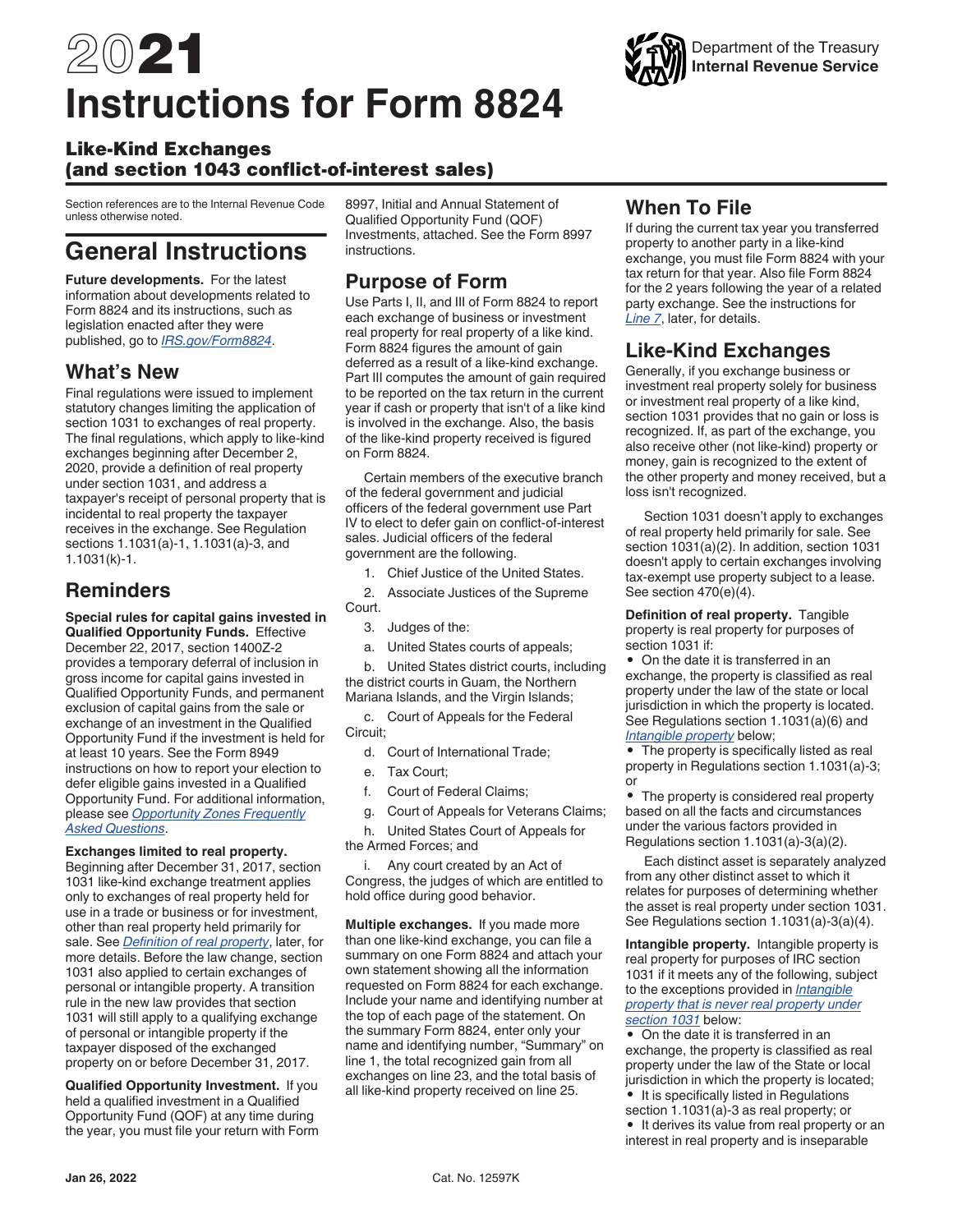from that real property or interest in real property. See Regulations section 1.1031(a)-3(a)(5).

**Intangible property that is never real property under section 1031.** The following assets are exceptions and not real property for purposes of section 1031, regardless of the classification of the property under State or local law.

- Stock (other than the type of stock described in **Stock that is real property**.
- Other securities or evidences of
- indebtedness or interest.

• Interests in a partnership (other than an interest in a partnership that has in effect a valid election under section 761(a) to be excluded from the application of all of subchapter K).

- Certificates of trust or beneficial interests.
- Choses in action.

#### **Stock that is real property.** The following stock is listed in Regulations section 1.1031(a)-3 as real property for section 1031 purposes.

• Stock in a cooperative housing corporation.

• Shares in a mutual ditch, reservoir, or irrigation company described in section 501(c)(12)(A) if, at the time of the exchange, such shares have been recognized by the highest court of the state in which the company was organized, or by a state statute, as constituting or representing real property or an interest in real property.

**Like-kind property.** Properties are of like kind if they are of the same nature or character, even if they differ in grade or quality.

Generally, real properties are like-kind properties, regardless of whether they are improved or unimproved. Property classified as real property under one of the definitions in the final regulations discussed above may be like-kind to other real property defined under another definition in the regulations. However, real property in the United States and real property outside the United States aren't like-kind properties. See Pub. 544, Sales and Other Dispositions of Assets, for more details.

**Property affixed to or integrated into real property.** If tangible property is permanently affixed to real property and will ordinarily remain affixed for an indefinite period of time, the property is generally an inherently permanent structure and real property for section 1031 purposes, regardless of the use or purpose of the property or whether it contributes to the production of income. In addition, a structural component is real property for section 1031 purposes if it is integrated into an inherently permanent structure, regardless of whether the structural component contributes to the production of income. For example, items of machinery or equipment are real property for like-kind exchange purposes if they comprise an inherently permanent structure, a structural component of an inherently permanent structure, or are classified as real property under State or local law.

**Deferred exchanges.** A deferred exchange occurs when the property received in the exchange is received after the transfer of the property given up. For a deferred exchange to qualify as like kind, you must comply with the timing requirements for identification and receipt of replacement property. The replacement property for the exchange must be identified within 45 days after the property being given up is transferred. The replacement property must be received within 180 days, or by the due date of the tax return including extensions, whichever is earlier. See the instructions for *Line 5* and *Line 6*, later, for more details.

If you make a deferred exchange using a qualified intermediary (QI), the transfer of the property given up and receipt of like-kind property is treated as a like-kind exchange. If you fail to meet the timing requirements because of the QI, your transaction won't qualify as a deferred exchange and any gain may be taxable in the year you transferred the property. However, if the QI defaults on its obligation to acquire and transfer replacement property because of bankruptcy or receivership proceedings and you meet certain requirements, you may be able to report the gain in the year or years payments are received. For the requirements, see Rev. Proc. 2010-14, 2010-12 I.R.B. 456, available at *[IRS.gov/irb/2010-12\\_IRB/ar07.html](https://www.irs.gov/irb/2010-12_IRB/ar07.html)*.

**Incidental personal property.** For deferred like-kind exchanges involving a qualified intermediary, personal property that is incidental to replacement real property (incidental personal property) is disregarded in determining whether a taxpayer's rights to receive, pledge, borrow, or otherwise obtain the benefits of money or non-like-kind property held by the qualified intermediary are expressly limited as provided in Regulations section 1.1031(k)-1(g)(6).

Personal property is incidental to real property acquired in an exchange if: • In standard commercial transactions, the personal property is typically transferred together with the real property; and • The aggregate fair market value of the incidental personal property transferred with the real property does not exceed 15% of the aggregate fair market value of the replacement real property or properties received in the exchange (15% limitation). See Regulations section 1.1031(k)-1(g)(7).

**Multi-asset exchanges.** A multi-asset exchange involves the transfer and receipt of more than one group of like-kind properties. The transfer or receipt of multiple properties within one like-kind group is also a multi-asset exchange. However, an exchange of a single piece of land, a vehicle, and cash for a single piece of land and a vehicle is not a multi-asset exchange because, of the assets transferred, section 1031 may apply only to the exchange of the land for other land. Special rules apply when figuring the amount of gain recognized and your basis in properties received in a multi-asset exchange. For details, see Regulations section 1.1031(j)-1.

#### *Reporting of multi-asset exchanges.*

If you transferred and received (a) more than one group of like-kind properties, or (b) cash or other (not like-kind) property, don't complete lines 12 through 18 of Form 8824. Instead, attach your own statement showing how you figured the realized and recognized gain, and enter the correct amount on lines 19 through 25. Report any recognized gains on your Schedule D; Form 4797, Sales of Business Property; or Form 6252, Installment Sale Income, whichever applies.

**Exchanges using a qualified exchange accommodation arrangement (QEAA).** If property is transferred to an exchange accommodation titleholder (EAT) and held in a QEAA, the EAT may be treated as the beneficial owner of the property, the property transferred from the EAT to you may be treated as property you received in an exchange, and the property you transferred to the EAT may be treated as property you gave up in an exchange. This may be true even if the property you are to receive is transferred to the EAT before you transfer the property you are giving up. However, the property transferred to you can't be treated as property received in an exchange if you previously owned it within 180 days of its transfer to the EAT. For details, see Rev. Proc. 2000-37, as modified by Rev. Proc. 2004-51. Rev. Proc. 2000-37 is on page 308 of Internal Revenue Bulletin 2000-40 at *[IRS.gov/pub/irs-irbs/irb00-40.pdf](https://www.irs.gov/pub/irs-irbs/irb00-40.pdf)*. Rev. Proc. 2004-51, 2004-33 I.R.B. 294, is available at *[IRS.gov/irb/2004-33\\_IRB/ar13.html](https://www.irs.gov/irb/2004-33_IRB/ar13.html)*.

**Property used as home.** If the property given up was owned and used as your home for at least a total of 2 years during the 5-year period ending on the date of the exchange, you may be able to exclude part or all of any gain figured on Form 8824. For details on the exclusion of gain (including how to figure the amount of the exclusion), see Pub. 523, Selling Your Home. Fill out Form 8824 according to its instructions, with these exceptions.

1. Subtract line 18 from line 17. Enter that result on line 19. On the dotted line next to line 19, enter "Section 121 exclusion" and the amount of the exclusion.

- 2. On line 20, enter the smaller of:
- a. Line 15 minus the exclusion, or
- b. Line 19.
- Don't enter less than zero.

3. Subtract line 15 from the sum of lines 18 and 23. Add the amount of your exclusion to the result. Enter that sum on line 25.

*Property used partly as home.* If the property given up was used partly as a home, and partly for business or investment, you will need to use two separate Forms 8824 as worksheets. Use one worksheet for the part of the property used as a home, and the other worksheet for the part used for business or investment. Fill out only lines 15 through 25 of each worksheet Form 8824. On the worksheet Form 8824 for the part of the property used as a home, follow steps (1) through (3) above, except that instead of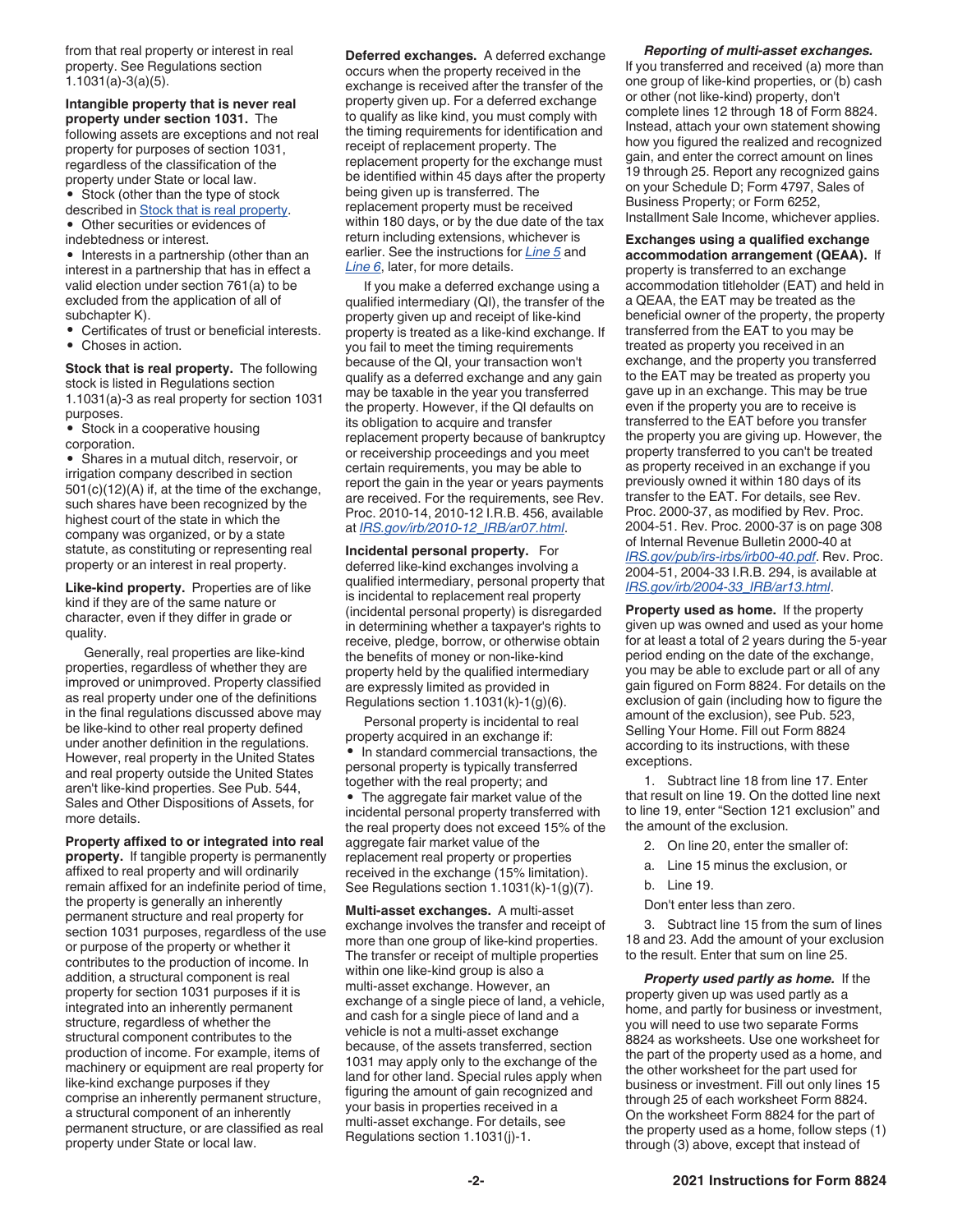following step (2), enter the amount from line 19 on line 20. On the worksheet Form 8824 for the part of the property used for business or investment, follow steps (1) through (3) above only if you can exclude at least part of any gain from the exchange of that part of the property; otherwise, complete the form according to its instructions. Enter the combined amounts from lines 15 through 25 of both worksheet Forms 8824 on the Form 8824 you file. Don't file either worksheet with Form 8824.

*More information.* For details, see Rev. Proc. 2005-14, 2005-7 I.R.B. 528, available at *[IRS.gov/irb/2005-7\\_IRB/ar10.html](https://www.irs.gov/irb/2005-07_IRB/ar10.html)*.

**Additional information.** For more information on like-kind exchanges, see section 1031 and its regulations and Pub. 544.

## **Specific Instructions**

**Lines 1 and 2.** Generally, only real property should be described on lines 1 and 2, including intangible property that is treated as real property for like-kind exchange purposes. However, you may describe personal property transferred prior to January 1, 2018, as part of an exchange subject to the like-kind exchange transition rule described in the instructions, and/or real property on lines 1 and 2, if you are filing this form to report the disposition of property exchanged in a previously reported related party like-kind exchange. For real property, enter the address and type of property. For property that is treated as real property for like-kind exchange purposes, but does not have an address, enter a short description. If the property described on line 1 or line 2 is real or personal property located outside the United States, indicate the country.

**Line 5.** Enter on line 5 the date of the written identification of the like-kind property you received in a deferred exchange. To comply with the **45-day written identification requirement,** the following conditions must be met.

1. The like-kind property you receive in a deferred exchange is designated in writing as replacement property either in a document you signed or in a written agreement signed by all parties to the exchange.

2. The document or agreement describes the replacement property in a clear and recognizable manner. Real property should be described using a legal description, street address, or distinguishable name (for example, "Mayfair Apartment Building").

3. No later than 45 days after the date you transferred the property you gave up:

a. You send, fax, or hand deliver the document you signed to the person required to transfer the replacement property to you (including a disqualified person) or to another person involved in the exchange (other than a disqualified person); or

b. All parties to the exchange sign the written agreement designating the replacement property.

Generally, a disqualified person is either your agent at the time of the transaction or a person related to you. For more details, see Regulations section 1.1031(k)-1(k).

**Note.** If you received the replacement property before the end of the 45-day period, you are automatically treated as having met the 45-day written identification requirement. In this case, enter on line 5 the date you received the replacement property.

**Line 6.** Enter on line 6 the date you received the like-kind property from the other party.

The property must be received by the earlier of the following dates.

• The 180th day after the date you transferred the property given up in the exchange.

• The due date (including extensions) of your tax return for the year in which you transferred the property given up.

**Line 7.** Special rules apply to like-kind exchanges made with related parties, either directly or indirectly. A related party includes your spouse, child, grandchild, parent, grandparent, brother, sister, or a related corporation, S corporation, partnership, trust, estate, or tax-exempt organization. See section 1031(f).

An exchange made indirectly with a related party includes:

• An exchange made with a related party through an intermediary (such as a QI or an EAT, as defined in Pub. 544); or

• An exchange made by a disregarded entity (such as a single-member limited liability company) if you or a related party owned that entity.

An exchange structured to avoid the related party rules isn't a like-kind exchange. Don't report it on Form 8824. Instead, you should report the disposition of the property given up as if the exchange had been a sale. See section 1031(f)(4). Such an exchange includes the transfer of property you gave up to a QI in exchange for property you received that was formerly owned by a related party if the related party received cash or other (not like-kind) property for the property you received, and you used the QI intermediary to avoid the application of the related party rules. See Rev. Rul. 2002-83 for more details. You can find Rev. Rul. 2002-83 on page 927 of Internal Revenue Bulletin 2002-49 at *[IRS.gov/pub/irs-irbs/irb02-49.pdf](https://www.irs.gov/pub/irs-irbs/irb02-49.pdf)*.

*If, after the exchange, you own replacement property that a related*  **Party sold into the exchange through**  $\frac{1}{2}$  **party sold into the exchange through** *an unrelated party such as a QI, don't report the transaction on Form 8824 unless one of the exceptions on line 11 applies. Instead, report the disposition of the property given up as if the exchange had been a sale.*

If you or the related party (either directly or indirectly) dispose of property received in an exchange before the date that is 2 years

after the last transfer that was part of the exchange, the deferred gain or (loss) from line 24 must be reported on your return for the year of disposition (unless an exception on line 11 applies).

If you are filing this form for 1 of the 2 years following the year of the exchange, complete Parts I and II. If both lines 9 and 10 are "No," **stop**. You don't have to complete Part III.

If either line 9 or line 10 is "Yes," and an exception on line 11 applies, check the applicable box on line 11, attach any required explanation, and **stop**. If none of the exceptions on line 11 apply, complete Part III. Report the deferred gain or (loss) from line 24 on this year's tax return as if the exchange had been a sale.

**Line 11c.** If you believe that you can establish to the satisfaction of the IRS that tax avoidance was not a principal purpose of both the exchange and the disposition, attach an explanation. Generally, tax avoidance won't be seen as a principal purpose in the case of:

• A disposition of property in a nonrecognition transaction,

• An exchange in which the related parties derive no tax advantage from the shifting of basis between the exchanged properties, or

• An exchange of undivided interests in different properties that results in each related party holding either the entire interest in a single property or a larger undivided interest in any of the properties.

**Lines 12, 13, and 14.** Line 12 should be completed if other property that doesn't qualify as like-kind property was part of the exchange, in addition to the like-kind property. Enter the fair market value (FMV) and the adjusted basis of the other property on lines 12 and 13, respectively. The gain or (loss) from this property is figured on line 14 and must be reported on your return. Report gain or (loss) as if the exchange were a sale.

**Line 15.** Include on line 15 the sum of:

- Any cash paid to you by the other party;
- The FMV of other (not like-kind) property you received, if any; and

• Net liabilities assumed by the other party—the excess, if any, of liabilities (including mortgages) assumed by the other party over the total of (a) any liabilities you assumed, (b) cash you paid to the other party, and (c) the FMV of the other (not like-kind) property you gave up.

See the example in the instructions for line 18.

Reduce the sum of the above amounts (but not below zero) by any exchange expenses you incurred.

The following rules apply in determining the amount of liability treated as assumed. • A recourse liability (or portion thereof) is treated as assumed by the party receiving the property if that party has agreed to and is expected to satisfy the liability (or portion thereof). It doesn't matter whether the party transferring the property has been relieved of the liability.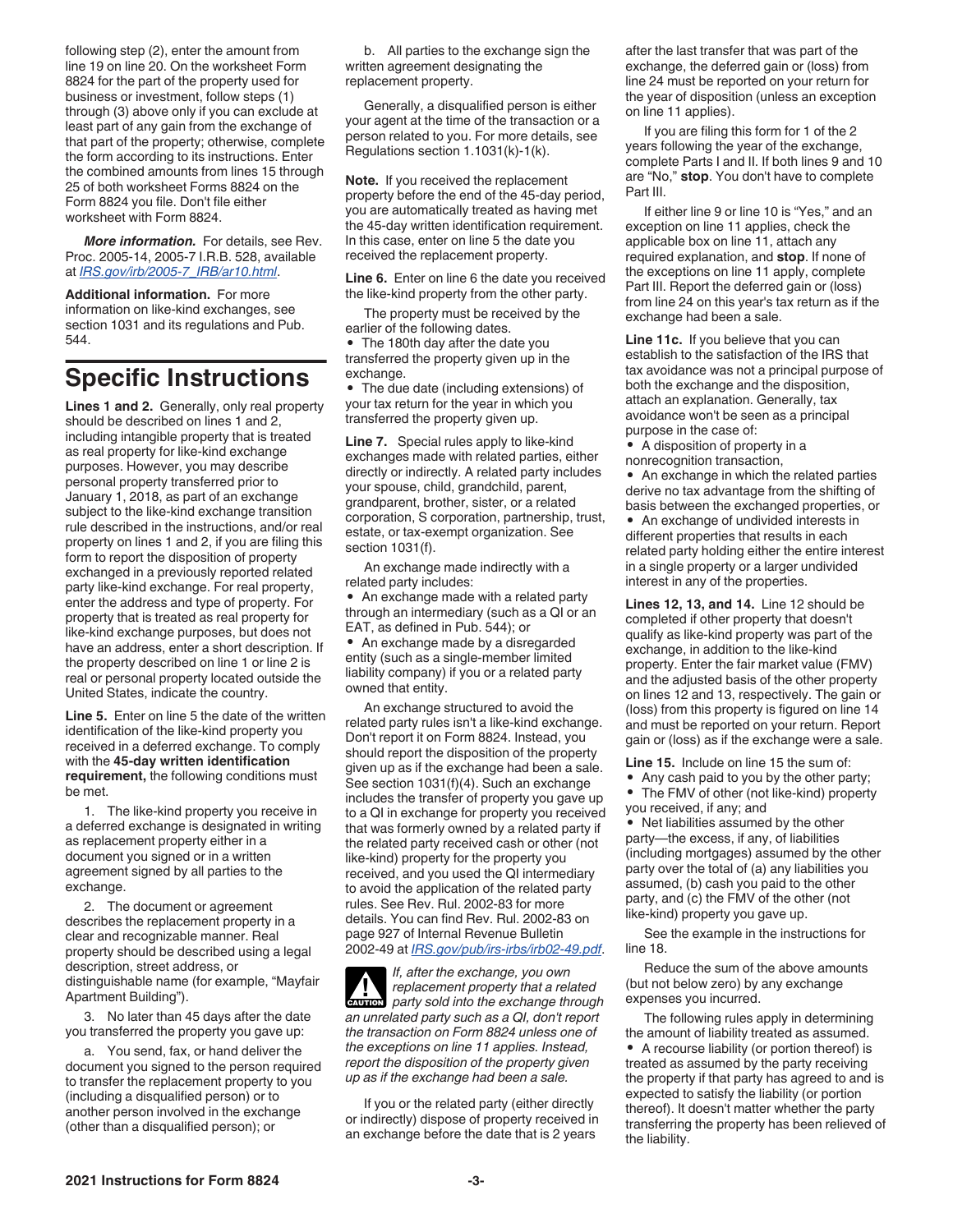• A nonrecourse liability is generally treated as assumed by the party receiving the property subject to the liability. However, if an owner of other assets subject to the same liability agrees with the party receiving the property to, and is expected to, satisfy part or all of the liability, the amount treated as assumed is reduced by the smaller of (a) the amount of the liability that the owner of the other assets has agreed to and is expected to satisfy, or (b) the FMV of those other assets.

**Line 18.** Include on line 18 the sum of: • The adjusted basis of the like-kind real property you gave up;

• Exchange expenses, if any (except for expenses used to reduce the amount reported on line 15); and

• The net amount paid to the other party—the excess, if any, of the total of (a) any liabilities you assumed, (b) cash you paid to the other party, and (c) the FMV of the other (not like-kind) property you gave up over any liabilities assumed by the other party.

See Regulations section 1.1031(d)-2 and the following example for figuring amounts to enter on lines 15 and 19.

**Example.** A owns an apartment house with an FMV of \$220,000, with an adjusted basis of \$100,000, and that is subject to a mortgage of \$80,000. B owns an apartment house with an FMV of \$250,000, with an adjusted basis of \$175,000, and that is subject to a mortgage of \$150,000.

A transfers his apartment house to B and receives in exchange B's apartment house plus \$40,000 cash. A assumes the mortgage on the apartment house received from B, and B assumes the mortgage on the apartment house received from A.

A enters on line 15 only the \$40,000 cash received from B. The \$80,000 of liabilities assumed by B isn't included because it doesn't exceed the \$150,000 of liabilities A assumed. A enters \$250,000 on line 16, the FMV of the apartment house received from B. A enters \$290,000 on line 17, the sum of lines 15 and 16. A enters \$170,000 on line 18—the \$100,000 adjusted basis, plus the \$70,000 excess of the liabilities A assumed over the liabilities assumed by B (\$150,000 - \$80,000). A subtracts line 18 from line 17 and enters the \$120,000 gain realized on the exchange on line 19.

B enters \$30,000 on line 15—the excess of the \$150,000 of liabilities assumed by A, over the sum of the \$80,000 of liabilities assumed from A and the \$40,000 cash B paid A (\$120,000). B enters \$220,000 on line 16, the FMV of the apartment house received from A. B enters \$250,000 on line 17, the sum of lines 15 and 16. B enters on line 18 only the adjusted basis of \$175,000, because the total of the \$80,000 of liabilities B assumed from A and the \$40,000 cash B paid A doesn't exceed the \$150,000 of liabilities assumed by A. B subtracts line 18 from line 17 and enters the \$75,000 in gain realized on line 19.

**Line 21.** If you disposed of section 1245, 1250, 1252, 1254, or 1255 property (see the instructions for Part III of Form 4797), you may be required to recapture as ordinary income part or all of the realized gain (line 19). Figure the amount to enter on line 21 as follows.

*Section 1245 property.* Enter the smaller of:

1. The total adjustments for deductions (whether for the same or other property) allowed or allowable to you or any other person for depreciation or amortization (up to the amount of gain shown on line 19); or

2. The gain shown on line 20, if any, plus the FMV of non-section 1245 like-kind property received.

*Section 1250 property.* Enter the smaller of:

1. The gain you would have had to report as ordinary income because of additional depreciation if you had sold the property (see the Form 4797 instructions for line 26); or

2. The larger of:

a. The gain shown on line 20, if any; or

b. The excess, if any, of the gain in item (1) above over the FMV of the section 1250 property received.

*Section 1252, 1254, and 1255 property.* The rules for these types of property are similar to those for section 1245 property. See Regulations sections 1.1252-2(d) and 1.1254-2(d) and Temporary Regulations section 16A.1255-2(c) for details. If the installment method applies to this exchange:

1. See section 453(f)(6) to determine the installment sale income taxable for this year and report it on Form 6252;

2. Enter on Form 6252, line 25 or 36, the section 1252, 1254, or 1255 recapture amount you figured on Form 8824, line 21—don't enter more than the amount shown on Form 6252, line 24 or 35;

3. Also enter this amount on Form 4797, line 15; and

4. If all the ordinary income isn't recaptured this year, report in future years on Form 6252 the ordinary income up to the taxable installment sale income, until it is all reported.

**Line 22.** Report a gain from the exchange of property used in a trade or business (and other noncapital assets) on Form 4797, line 5 or line 16. Report a gain from the exchange of capital assets according to the Schedule D instructions for your return. Be sure to use the date of the exchange as the date for reporting the gain. If the installment method applies to this exchange, see section 453(f)(6) to determine the installment sale income taxable for this year and report it on Form 6252.

**Line 24.** If line 19 is a loss, enter it on line 24. Otherwise, subtract the amount on line 23 from the amount on line 19 and enter the result. For exchanges with related parties, see the instructions for *Line 7*, earlier.

See the following example for figuring the amounts to enter on lines 20 through 24.

**Example.** In addition to the facts in the example for lines 15 through 19, assume that A previously allocated a portion of the basis in its apartment house for depreciation purposes under section 168 to assets that are section 1245 property. Applying section 1.1031(a)-3 of the regulations, A determines that the section 1245 assets are real property for section 1031 like-kind exchange treatment. Additionally, A determines that the total depreciation allowed or allowable on the section 1245 property is \$50,000. A enters \$40,000 on line 20, the smaller of line 15 or line 19. A enters \$40,000 on line 21 as ordinary income under the section 1245 depreciation recapture rules. The remaining \$10,000 in potential depreciation recapture (\$50,000 - \$40,000) attaches to the property acquired from B. See Regulations section 1.1245-2(c)(4). A subtracts line 21 from line 20 and enters \$0 on line 22. A enters the sum of lines 21 and 22, \$40,000, on line 23. A subtracts line 23 from line 19 and enters the deferred gain on the exchange, \$80,000, on line 24. Assume that B did not previously allocate the basis in its apartment house for depreciation purposes under section 168, so it does not contain any like-kind section 1245 property for section 1031 purposes. B enters \$30,000 on line 20, the smaller of line 15 or line 19. B enters \$0 on line 21 as it has no ordinary income from depreciation recapture. B subtracts line 21 from line 20 and enters \$30,000 in line 22. B enters the sum of line 21 and line 22, \$30,000, on line 23. B subtracts line 23 from line 19 and enters the deferred gain on the exchange, \$45,000, on line 24.

**Line 25.** The amount on line 25 is your basis in the like-kind property you received in the exchange. Your basis in other property (not like-kind) received in the exchange, if any, is its FMV.

If you received section 1245 property or intangible property that is like-kind property in the exchange, the amount on line 25 must be allocated to each like-kind section 1250 property, like-kind section 1245 property, and like-kind intangible property received in the exchange in proportion to their fair market values.

**Example.** Referring to the facts in the examples for lines 15 through 24, A determines the apartment house received from B contains only like-kind section 1250 property and no section 1245 property and no intangible property treated as section 1031 like-kind property. A subtracts line 15 from the sum of lines 18 and 23 and enters \$170,000 on line 25. A allocates the entire \$170,000 to the basis of the like-kind section 1250 property received in the exchange. As noted in the example above, A's remaining \$10,000 in potential section 1245 depreciation recapture attaches to the apartment house received by A from B, and